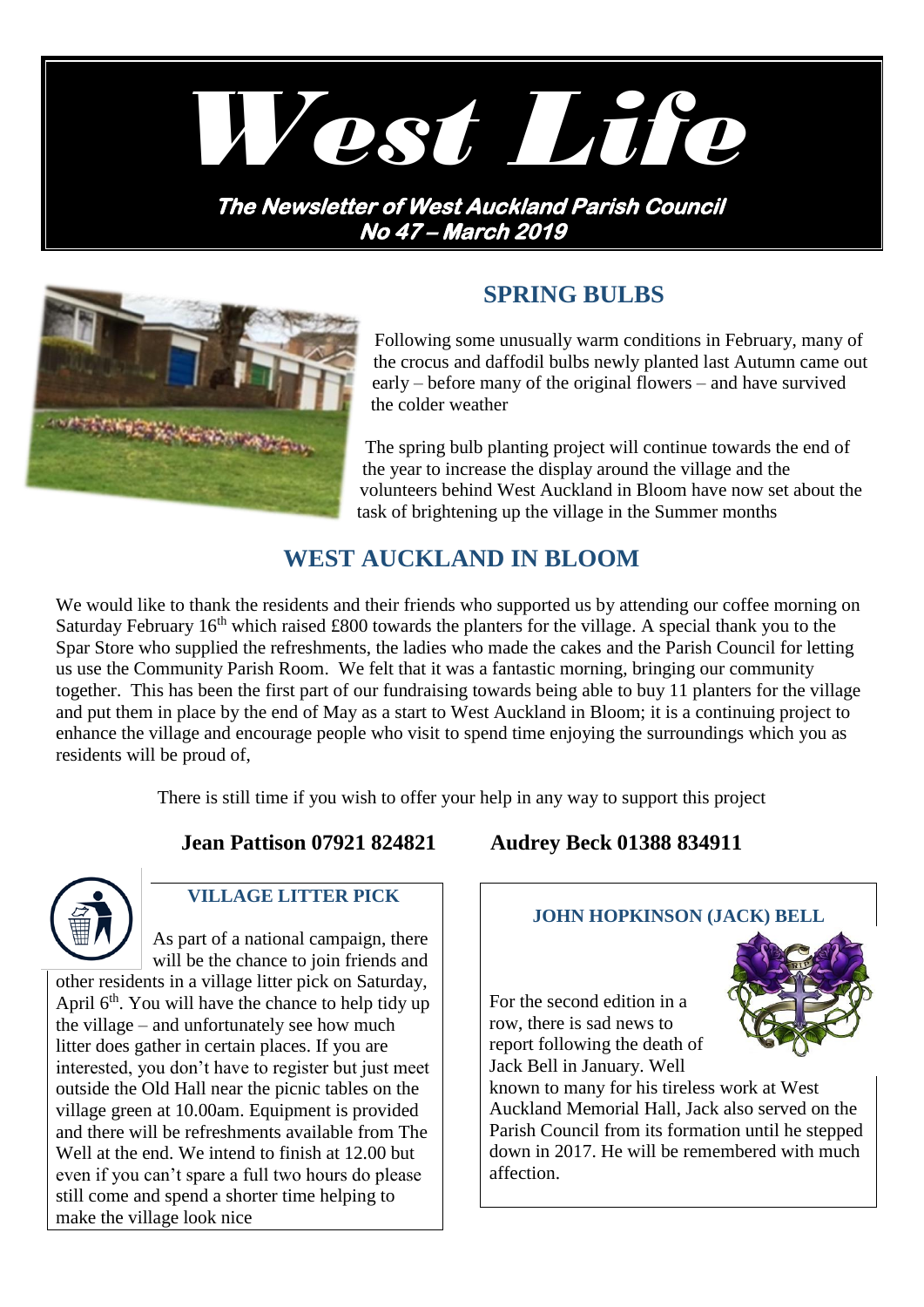#### **DEFIBRILLATORS**

There are now 3 defibrillators in the village, set up ready to use and registered with the local Ambulance Service. They are housed



in locked yellow cabinets. There is one next to the bus stop near the football statue opposite The Club, one on the outside wall of the Memorial Hall on Darlington Road and one on the outside wall of the Community Parish Room in Monteith Close.

You don't have to remember where they are in order to use one: if a medical emergency occurs in the village and you want to help, the first thing to do is call 999; the Ambulance Service will tell you where the nearest defibrillator is if that is appropriate and give you a code number to unlock the cabinet; you do not have to use a defibrillator but it might make a difference to the chances of someone surviving; don't worry....you cannot make a casualty's condition worse but you can provide help until a paramedic arrives; the defibrillator issues verbal instructions on how to use it and won't proceed unless you follow the instructions correctly; you do not have to be trained but there are sessions available which demonstrate the procedure and help to put you more at ease should you ever need to use one; this might make you more comfortable than going into the unknown in an emergency.

West Auckland is not a compact village but quite spread out which is why the Parish Council decided to install more than one cabinet; it's quite difficult to adequately cover all parts of the village when time is an important factor and it may be that another defibrillator cabinet is installed in the future. As part of the requirements for registering the defibrillators with the local Ambulance Service, the cabinets and their contents will be checked on a weekly basis; please notify the Parish Council Clerk if you suspect that a cabinet has been tampered with between inspections.

The next **50p CINEMA** showing at the Vineyard Centre (Unit 3 on the Aptec Business Park) will be *The Grinch* on Saturday April  $6<sup>th</sup>$  at 6.00pm. Entry is only 50p payable on the door. Tuck Shop, Tea, Coffee available



A small but determined group of residents gathered on the evening of Tuesday December  $18<sup>th</sup>$  to sing carols around the Christmas Tree on the village green



Unfortunately, after a day of light drizzle, the heavens opened just as people were gathering but the singing still went ahead. Many thanks to the Salvation Army Band who provided the music in rather difficult conditions and to whoever provided plastic covers for the song sheets preventing them from becoming a soggy mess

It is usually the cold which has to be endured: this time there was a desperate need to dry out afterwards but the excellent home-made soup on offer at The Well was still very welcome

# **Nursery Places** Is your child turning 2,3 or 4? Have you considered nursery? Did you know . All 3 year olds are entitled to 25 hours free nursery education a week the term after their ard birthday?\* Some 2 year olds are eligible for 15 hours free nursery education a week? Some 3 year olds are entitled to 30 hours free nursery education a week? If you would like to find out more or to find out if you are eligible contact one of the nurseries in your area. Oakley Cross Primary School and Nursery Unit,<br>West Auckland 01388 833186 St Helen Auckland Community Primary School 01388 604168

**Oakley Cross Primary School and Nursery Unit West Auckland: 01388 833186**

**St Helen Auckland Community Primary School: 01388 604168**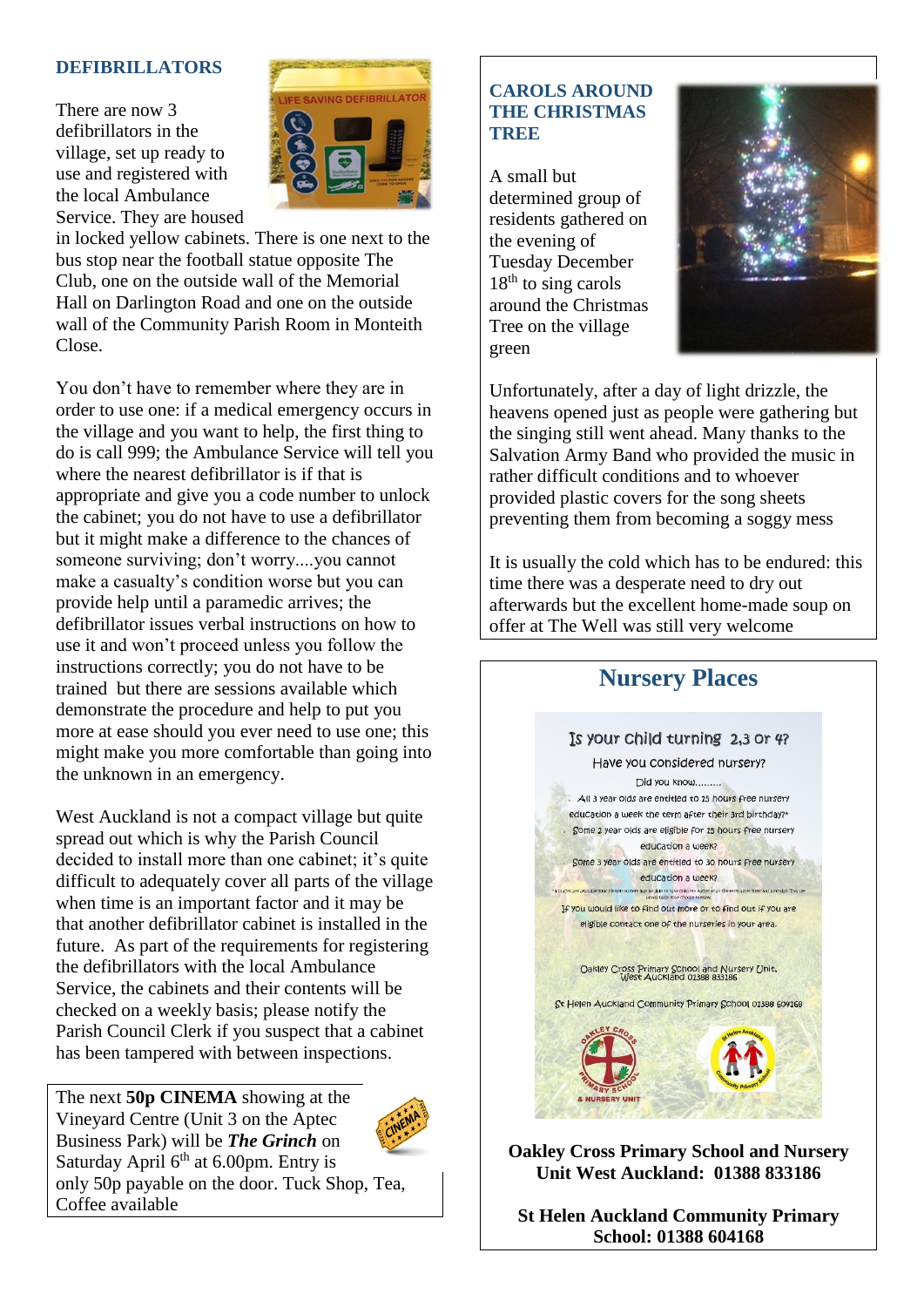#### **STOCKTON AND DARLINGTON RAILWAY**



One of the greatest leaps forward during the Industrial Revolution was undoubtedly the coming of the railway: a great stimulus to motivate this

revolution which would go on to affect just about every aspect of the modern world. West Auckland played a role in this development, being on the route surveyed by George Stephenson and his son Robert in 1822; the world's first public railway to use locomotive engines opened in September 1825

This line of track bed was originally put into place to have the superior coals of the district brought the 26 miles from their seams at Witton Park to the port of Stockton-on-Tees and then onwards to the important markets of London by coastal collier

When the survey was carried out, the Gaunless river crossing was seen as a major obstacle to the track. Stephenson's iron bridge was 'cutting edge' technology at this time and was the world's first iron railway bridge. It straddled the river until it was replaced by a more modern bridge in 1899 which itself was removed in 1962 but the stone abutments can still be viewed today at the southeast corner of Oakley Green. The original iron bridge still exists and is currently at the York Railway Museum but there are currently plans to bring it to Locomotion at Shildon in time for the Stockton and Darlington Railway's 200<sup>th</sup> Anniversary in September 2025

The Friends of Stockton and Darlington Railway are behind these plans and a further project to create a continuous pathway along the original line of the track bed for walkers and cyclists; this will have an impact upon West Auckland if the project is successful as the chance to experience this route may well bring visitors to our area. Further plans include the possibility of putting a footbridge on the site of the original iron bridge so that the route can be walked without a detour; there are several track beds around the area following the route of branch lines which have already been developed and can be walked easily.

#### **THE ARK at St Helen's Church**

The Ark is now beginning to develop as a community hub: The newly formed St Helens and West Auckland Local History Group meets at 6.00pm on the second Tuesday of every month and offers a warm welcome to all.

On Wednesdays from 12.30 there is a self-help quilt group. On Mondays from 10.00 until 12.30 there are Welcoming Spaces for everyone who would like coffee, a chat or just to meet people.

The Ark is also available from 10.30 until 12.00 noon on the first or fourth Saturday of the month, free of charge, for any group who might like to hold a coffee morning.

### It's Your Village – Have Your Say

Come along to a meeting and let the Parish Council know what improvements you would like to see in your village.

#### **West Auckland Parish Council Contacts**

| Colin Mairs, Chairman833616        |
|------------------------------------|
| Ann Palfreyman07876754813          |
|                                    |
|                                    |
|                                    |
|                                    |
|                                    |
|                                    |
|                                    |
|                                    |
|                                    |
| Rachel Gargett-Gillens07949 959564 |
|                                    |

Parish Clerk: Sharon Proud . 834360 Email: [sharon.home@btinternet.com](mailto:sharon.home@btinternet.com) Meetings held at Monteith Close Community Parish Room at 7.00 pm on the 2nd Monday of each month (except August). For more information visit our website: <http://www.westaucklandparishcouncil.org.uk/>

**WestLife** is produced by West Auckland Parish Council, printed by Cre8tive Graphics and delivered by St Helens Scout Group. If you live in West Auckland and don't receive a copy at your home, please contact the Parish Clerk.